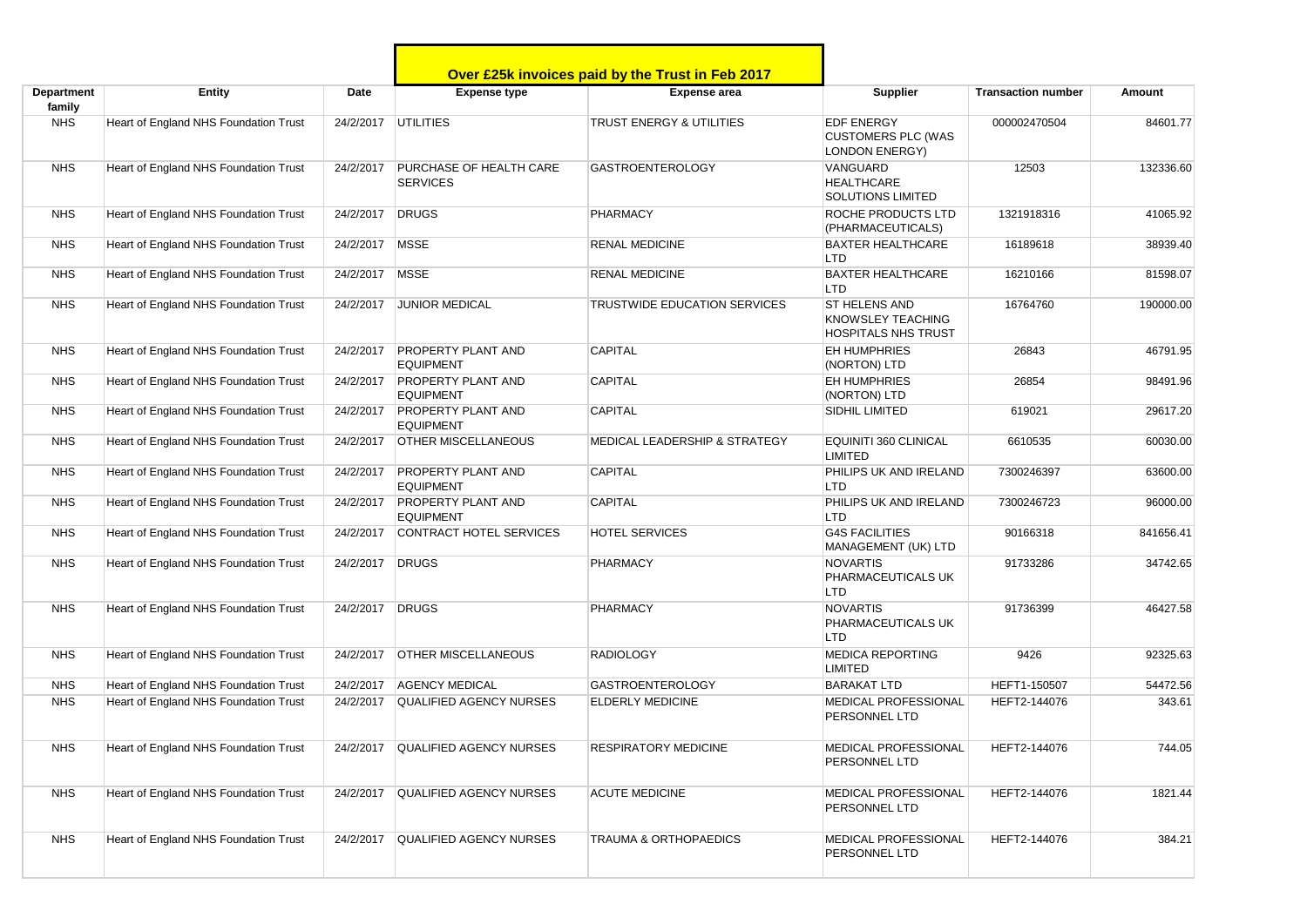| <b>NHS</b> | Heart of England NHS Foundation Trust |           | 24/2/2017 QUALIFIED AGENCY NURSES   | <b>GENERAL SURGERY</b>      | <b>MEDICAL PROFESSIONAL</b><br>PERSONNEL LTD | HEFT2-144076 | 662.95  |
|------------|---------------------------------------|-----------|-------------------------------------|-----------------------------|----------------------------------------------|--------------|---------|
| <b>NHS</b> | Heart of England NHS Foundation Trust |           | 24/2/2017 QUALIFIED AGENCY NURSES   | <b>GENERAL MEDICINE</b>     | MEDICAL PROFESSIONAL<br>PERSONNEL LTD        | HEFT2-144076 | 865.73  |
| <b>NHS</b> | Heart of England NHS Foundation Trust | 24/2/2017 | <b>QUALIFIED AGENCY NURSES</b>      | <b>GYNAECOLOGY</b>          | <b>MEDICAL PROFESSIONAL</b><br>PERSONNEL LTD | HEFT2-144076 | 1141.81 |
| <b>NHS</b> | Heart of England NHS Foundation Trust |           | 24/2/2017 QUALIFIED AGENCY NURSES   | <b>RESPIRATORY MEDICINE</b> | <b>MEDICAL PROFESSIONAL</b><br>PERSONNEL LTD | HEFT2-144076 | 2086.07 |
| <b>NHS</b> | Heart of England NHS Foundation Trust | 24/2/2017 | <b>QUALIFIED AGENCY NURSES</b>      | <b>ELDERLY MEDICINE</b>     | MEDICAL PROFESSIONAL<br>PERSONNEL LTD        | HEFT2-144076 | 6588.06 |
| <b>NHS</b> | Heart of England NHS Foundation Trust | 24/2/2017 | QUALIFIED AGENCY NURSES             | <b>STROKE</b>               | MEDICAL PROFESSIONAL<br>PERSONNEL LTD        | HEFT2-144076 | 311.19  |
| <b>NHS</b> | Heart of England NHS Foundation Trust | 24/2/2017 | <b>QUALIFIED AGENCY NURSES</b>      | <b>GENERAL MEDICINE</b>     | MEDICAL PROFESSIONAL<br>PERSONNEL LTD        | HEFT2-144076 | 384.21  |
| <b>NHS</b> | Heart of England NHS Foundation Trust |           | 24/2/2017 QUALIFIED AGENCY NURSES   | A & E                       | MEDICAL PROFESSIONAL<br>PERSONNEL LTD        | HEFT2-144076 | 395.69  |
| <b>NHS</b> | Heart of England NHS Foundation Trust | 24/2/2017 | QUALIFIED AGENCY NURSES             | <b>RESPIRATORY MEDICINE</b> | MEDICAL PROFESSIONAL<br>PERSONNEL LTD        | HEFT2-144076 | 695.39  |
| <b>NHS</b> | Heart of England NHS Foundation Trust | 24/2/2017 | <b>QUALIFIED AGENCY NURSES</b>      | <b>DISCHARGE</b>            | MEDICAL PROFESSIONAL<br>PERSONNEL LTD        | HEFT2-144076 | 2673.12 |
| <b>NHS</b> | Heart of England NHS Foundation Trust | 24/2/2017 | QUALIFIED AGENCY NURSES             | <b>DIABETES</b>             | MEDICAL PROFESSIONAL<br>PERSONNEL LTD        | HEFT2-144076 | 1137.67 |
| <b>NHS</b> | Heart of England NHS Foundation Trust |           | 24/2/2017 QUALIFIED AGENCY NURSES   | <b>INFECTIOUS DISEASES</b>  | MEDICAL PROFESSIONAL<br>PERSONNEL LTD        | HEFT2-144076 | 1152.59 |
| <b>NHS</b> | Heart of England NHS Foundation Trust |           | 24/2/2017 QUALIFIED AGENCY NURSES   | <b>PAEDIATRICS</b>          | MEDICAL PROFESSIONAL<br>PERSONNEL LTD        | HEFT2-144076 | 194.78  |
| <b>NHS</b> | Heart of England NHS Foundation Trust | 24/2/2017 | <b>QUALIFIED AGENCY NURSES</b>      | <b>ELDERLY MEDICINE</b>     | MEDICAL PROFESSIONAL<br>PERSONNEL LTD        | HEFT2-144076 | 216.44  |
| <b>NHS</b> | Heart of England NHS Foundation Trust | 24/2/2017 | <b>QUALIFIED AGENCY NURSES</b>      | CARDIOLOGY                  | <b>MEDICAL PROFESSIONAL</b><br>PERSONNEL LTD | HEFT2-144076 | 497.76  |
| <b>NHS</b> | Heart of England NHS Foundation Trust |           | 24/2/2017   QUALIFIED AGENCY NURSES | <b>ELDERLY MEDICINE</b>     | <b>MEDICAL PROFESSIONAL</b><br>PERSONNEL LTD | HEFT2-144076 | 695.39  |
| <b>NHS</b> | Heart of England NHS Foundation Trust | 24/2/2017 | QUALIFIED AGENCY NURSES             | <b>STROKE</b>               | MEDICAL PROFESSIONAL<br>PERSONNEL LTD        | HEFT2-144076 | 841.41  |
| <b>NHS</b> | Heart of England NHS Foundation Trust | 24/2/2017 | <b>QUALIFIED AGENCY NURSES</b>      | <b>ENT</b>                  | MEDICAL PROFESSIONAL<br>PERSONNEL LTD        | HEFT2-144076 | 1201.28 |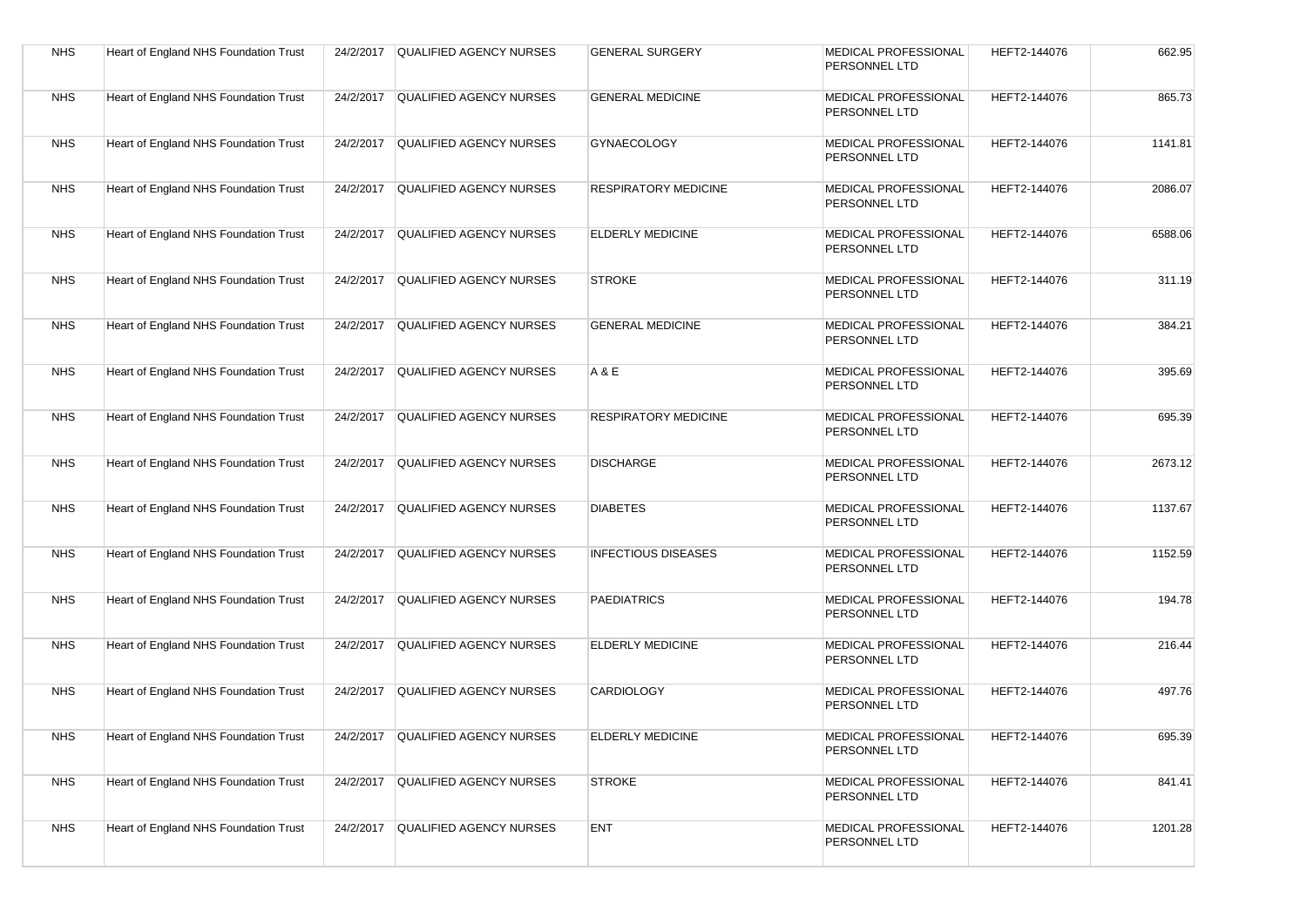| <b>NHS</b> | Heart of England NHS Foundation Trust |           | 24/2/2017 QUALIFIED AGENCY NURSES                  | <b>DIABETES</b>                   | <b>MEDICAL PROFESSIONAL</b><br>PERSONNEL LTD                                    | HEFT2-144076 | 1496.23  |
|------------|---------------------------------------|-----------|----------------------------------------------------|-----------------------------------|---------------------------------------------------------------------------------|--------------|----------|
| <b>NHS</b> | Heart of England NHS Foundation Trust | 24/2/2017 | QUALIFIED AGENCY NURSES                            | <b>THORACIC SURGERY</b>           | MEDICAL PROFESSIONAL<br>PERSONNEL LTD                                           | HEFT2-144076 | 2483.65  |
| <b>NHS</b> | Heart of England NHS Foundation Trust | 24/2/2017 | <b>QUALIFIED AGENCY NURSES</b>                     | <b>GENERAL MEDICINE</b>           | <b>MEDICAL PROFESSIONAL</b><br>PERSONNEL LTD                                    | HEFT2-144076 | 384.21   |
| <b>NHS</b> | Heart of England NHS Foundation Trust | 24/2/2017 | <b>QUALIFIED AGENCY NURSES</b>                     | <b>TRAUMA &amp; ORTHOPAEDICS</b>  | MEDICAL PROFESSIONAL<br>PERSONNEL LTD                                           | HEFT2-144076 | 384.21   |
| <b>NHS</b> | Heart of England NHS Foundation Trust | 24/2/2017 | <b>QUALIFIED AGENCY NURSES</b>                     | <b>RENAL MEDICINE</b>             | MEDICAL PROFESSIONAL<br>PERSONNEL LTD                                           | HEFT2-144076 | 405.89   |
| <b>NHS</b> | Heart of England NHS Foundation Trust | 24/2/2017 | QUALIFIED AGENCY NURSES                            | <b>ACUTE MEDICINE</b>             | MEDICAL PROFESSIONAL<br>PERSONNEL LTD                                           | HEFT2-144076 | 780.58   |
| <b>NHS</b> | Heart of England NHS Foundation Trust | 24/2/2017 | <b>QUALIFIED AGENCY NURSES</b>                     | <b>GASTROENTEROLOGY</b>           | <b>MEDICAL PROFESSIONAL</b><br>PERSONNEL LTD                                    | HEFT2-144076 | 6910.11  |
| <b>NHS</b> | Heart of England NHS Foundation Trust | 24/2/2017 | <b>QUALIFIED AGENCY NURSES</b>                     | <b>ACUTE MEDICINE</b>             | <b>MEDICAL PROFESSIONAL</b><br>PERSONNEL LTD                                    | HEFT2-144076 | 608.74   |
| <b>NHS</b> | Heart of England NHS Foundation Trust | 24/2/2017 | QUALIFIED AGENCY NURSES                            | <b>GENERAL SURGERY</b>            | MEDICAL PROFESSIONAL<br>PERSONNEL LTD                                           | HEFT2-144076 | 1526.67  |
| <b>NHS</b> | Heart of England NHS Foundation Trust | 24/2/2017 | <b>QUALIFIED AGENCY NURSES</b>                     | <b>RESPIRATORY MEDICINE</b>       | MEDICAL PROFESSIONAL<br>PERSONNEL LTD                                           | HEFT2-144076 | 392.86   |
| <b>NHS</b> | Heart of England NHS Foundation Trust | 24/2/2017 | QUALIFIED AGENCY NURSES                            | <b>TRAUMA &amp; ORTHOPAEDICS</b>  | <b>MEDICAL PROFESSIONAL</b><br>PERSONNEL LTD                                    | HEFT2-144076 | 397.73   |
| <b>NHS</b> | Heart of England NHS Foundation Trust | 24/2/2017 | <b>QUALIFIED AGENCY NURSES</b>                     | <b>ACUTE MEDICINE</b>             | <b>MEDICAL PROFESSIONAL</b><br>PERSONNEL LTD                                    | HEFT2-144076 | 1347.27  |
| <b>NHS</b> | Heart of England NHS Foundation Trust | 24/2/2017 | <b>QUALIFIED AGENCY NURSES</b>                     | <b>ELDERLY MEDICINE</b>           | <b>MEDICAL PROFESSIONAL</b><br>PERSONNEL LTD                                    | HEFT2-144076 | 1933.20  |
| <b>NHS</b> | Heart of England NHS Foundation Trust | 24/2/2017 | <b>QUALIFIED AGENCY NURSES</b>                     | <b>ACUTE MEDICINE</b>             | MEDICAL PROFESSIONAL<br>PERSONNEL LTD                                           | HEFT2-144076 | 4710.36  |
| <b>NHS</b> | Heart of England NHS Foundation Trust | 24/2/2017 | QUALIFIED AGENCY NURSES                            | <b>GENERAL MEDICINE</b>           | MEDICAL PROFESSIONAL<br>PERSONNEL LTD                                           | HEFT2-144076 | 9098.60  |
| <b>NHS</b> | Heart of England NHS Foundation Trust | 24/2/2017 | <b>PRINTING STATIONERY &amp;</b><br><b>POSTAGE</b> | <b>LEARNING &amp; DEVELOPMENT</b> | <b>ELSEVIER BOOKS</b>                                                           | M308575      | 62318.94 |
| <b>NHS</b> | Heart of England NHS Foundation Trust | 24/2/2017 | CONTRACT HOTEL SERVICES                            | <b>HOTEL SERVICES</b>             | BERENDSEN UK LTD T/A<br><b>GUARDIAN (WAS THE</b><br>SUNLIGHT SERVICES<br>GROUP) | SN2573385    | 80462.54 |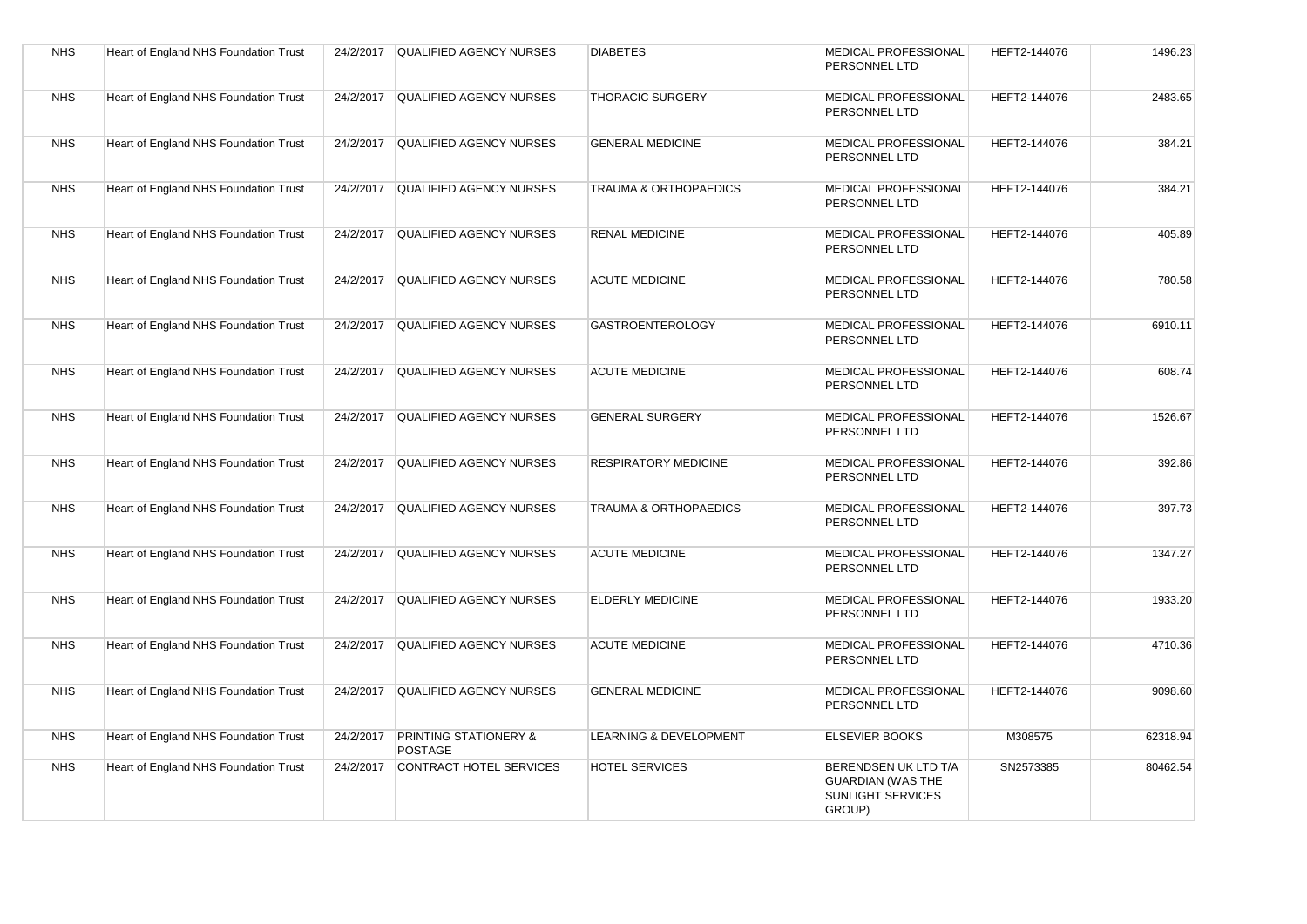| <b>NHS</b> | Heart of England NHS Foundation Trust | 24/2/2017 | <b>CONTRACT HOTEL SERVICES</b>                      | <b>HOTEL SERVICES</b>       | BERENDSEN UK LTD T/A<br><b>GUARDIAN (WAS THE</b><br>SUNLIGHT SERVICES<br>GROUP) | SN2574318       | 44778.74   |
|------------|---------------------------------------|-----------|-----------------------------------------------------|-----------------------------|---------------------------------------------------------------------------------|-----------------|------------|
| <b>NHS</b> | Heart of England NHS Foundation Trust | 17/2/2017 | <b>LABORATORY EQUIPMENT</b>                         | <b>LABORATORY MEDICINE</b>  | <b>NOVA BIOMEDICAL</b><br><b>CORPORATION</b>                                    | 0000046800      | 44517.60   |
| <b>NHS</b> | Heart of England NHS Foundation Trust | 17/2/2017 | <b>RAW MATERIALS AND</b><br><b>CONSUMABLES</b>      | ALL WARDS AND DEPTS         | NHS SUPPLY CHAIN.                                                               | 1017154940      | 241501.91  |
| <b>NHS</b> | Heart of England NHS Foundation Trust | 17/2/2017 | <b>RAW MATERIALS AND</b><br><b>CONSUMABLES</b>      | ALL WARDS AND DEPTS         | NHS SUPPLY CHAIN.                                                               | 1017161703      | 235073.16  |
| <b>NHS</b> | Heart of England NHS Foundation Trust | 17/2/2017 | <b>RAW MATERIALS AND</b><br><b>CONSUMABLES</b>      | ALL WARDS AND DEPTS         | NHS SUPPLY CHAIN.                                                               | 1017166000      | 269105.46  |
| <b>NHS</b> | Heart of England NHS Foundation Trust | 17/2/2017 | <b>RAW MATERIALS AND</b><br><b>CONSUMABLES</b>      | ALL WARDS AND DEPTS         | NHS SUPPLY CHAIN.                                                               | 1017170012      | 257551.39  |
| <b>NHS</b> | Heart of England NHS Foundation Trust | 17/2/2017 | <b>RAW MATERIALS AND</b><br><b>CONSUMABLES</b>      | ALL WARDS AND DEPTS         | NHS SUPPLY CHAIN.                                                               | 1017175243      | 277310.50  |
| <b>NHS</b> | Heart of England NHS Foundation Trust | 17/2/2017 | <b>RAW MATERIALS AND</b><br><b>CONSUMABLES</b>      | ALL WARDS AND DEPTS         | NHS SUPPLY CHAIN.                                                               | 1017180097      | 290795.15  |
| <b>NHS</b> | Heart of England NHS Foundation Trust | 17/2/2017 | <b>UTILITIES</b>                                    | TRUST ENERGY & UTILITIES    | <b>CORONA ENERGY</b><br>RETAIL 4 LIMITED                                        | 11724412        | 29580.11   |
| <b>NHS</b> | Heart of England NHS Foundation Trust | 17/2/2017 | <b>EXECUTIVE DIRECTORS</b>                          | <b>TRUST BOARD</b>          | <b>BIRMINGHAM CHILDRENS</b><br><b>HOSPITAL NHS</b><br><b>FOUNDATION TRUST</b>   | 15683710        | 105921.65  |
| <b>NHS</b> | Heart of England NHS Foundation Trust | 17/2/2017 | <b>APPLIANCES &amp; IMPLANTS</b>                    | <b>VASCULAR SURGERY</b>     | COOK (UK) LIMITED                                                               | 16091195        | 30000.00   |
| <b>NHS</b> | Heart of England NHS Foundation Trust | 17/2/2017 | <b>MSSE</b>                                         | <b>RENAL MEDICINE</b>       | <b>BAXTER HEALTHCARE</b><br><b>LTD</b>                                          | 16169185        | 39445.04   |
| <b>NHS</b> | Heart of England NHS Foundation Trust | 17/2/2017 | <b>MSSE</b>                                         | <b>RENAL MEDICINE</b>       | <b>BAXTER HEALTHCARE</b><br>LTD                                                 | 16185308        | 75104.30   |
| <b>NHS</b> | Heart of England NHS Foundation Trust | 17/2/2017 | <b>MSSE</b>                                         | <b>RENAL MEDICINE</b>       | <b>BAXTER HEALTHCARE</b><br>LTD                                                 | 16210940        | 43424.94   |
| <b>NHS</b> | Heart of England NHS Foundation Trust | 17/2/2017 | <b>EXTERNAL GENERAL SERVICE</b><br><b>CONTRACTS</b> | <b>THEATRES</b>             | <b>B BRAUN MEDICAL</b><br><b>LIMITED</b>                                        | 328730992       | 264410.56  |
| <b>NHS</b> | Heart of England NHS Foundation Trust | 17/2/2017 | <b>LABORATORY EQUIPMENT</b>                         | <b>LABORATORY MEDICINE</b>  | PUBLIC HEALTH<br>ENGLAND (WAS HPA)                                              | 6239320         | 389534.93  |
| <b>NHS</b> | Heart of England NHS Foundation Trust | 17/2/2017 | <b>MSSE</b>                                         | CS: OUT OF HOSPITAL         | <b>SCA HYGIENE</b><br>PRODUCTS UK LTD                                           | 6401199357      | 36411.96   |
| <b>NHS</b> | Heart of England NHS Foundation Trust | 17/2/2017 | <b>MSSE</b>                                         | <b>LABORATORY MEDICINE</b>  | NHS BLOOD AND<br><b>TRANSPLANT (NHSBT)</b>                                      | 856870          | 147701.25  |
| <b>NHS</b> | Heart of England NHS Foundation Trust | 17/2/2017 | <b>MSSE</b>                                         | LABORATORY MEDICINE         | NHS BLOOD AND<br><b>TRANSPLANT (NHSBT)</b>                                      | 857857          | 53106.75   |
| <b>NHS</b> | Heart of England NHS Foundation Trust | 17/2/2017 | <b>DRUGS</b>                                        | <b>PHARMACY</b>             | <b>CELGENE LTD</b>                                                              | 8940107624      | 34668.00   |
| <b>NHS</b> | Heart of England NHS Foundation Trust | 17/2/2017 | <b>DRUGS</b>                                        | <b>PHARMACY</b>             | <b>CELGENE LTD</b>                                                              | 8940108501      | 27896.40   |
| <b>NHS</b> | Heart of England NHS Foundation Trust | 17/2/2017 | <b>DRUGS</b>                                        | <b>PHARMACY</b>             | <b>CELGENE LTD</b>                                                              | 8940110479      | 34668.00   |
| <b>NHS</b> | Heart of England NHS Foundation Trust | 17/2/2017 | <b>DRUGS</b>                                        | PHARMACY                    | <b>BOOTS UK LIMITED</b>                                                         | 9224-1800038795 | 1280701.22 |
| <b>NHS</b> | Heart of England NHS Foundation Trust | 17/2/2017 | <b>DRUGS</b>                                        | <b>RADIOLOGY</b>            | ALLIANCE MEDICAL LTD                                                            | AML-050308      | 39585.60   |
| <b>NHS</b> | Heart of England NHS Foundation Trust | 17/2/2017 | <b>AGENCY MEDICAL</b>                               | <b>ACUTE MEDICINE</b>       | <b>GRAYEZ LTD</b>                                                               | HEFT1-148739    | 3250.13    |
| <b>NHS</b> | Heart of England NHS Foundation Trust | 17/2/2017 | <b>AGENCY MEDICAL</b>                               | <b>RESPIRATORY MEDICINE</b> | <b>GRAYEZ LTD</b>                                                               | HEFT1-148739    | 22799.62   |
| <b>NHS</b> | Heart of England NHS Foundation Trust | 17/2/2017 | <b>QUALIFIED AGENCY NURSES</b>                      | <b>ELDERLY MEDICINE</b>     | <b>ID MEDICAL</b>                                                               | HEFT2-140800    | 347.76     |
| <b>NHS</b> | Heart of England NHS Foundation Trust | 17/2/2017 | QUALIFIED AGENCY NURSES                             | <b>ACUTE MEDICINE</b>       | <b>ID MEDICAL</b>                                                               | HEFT2-140800    | 1595.43    |
| <b>NHS</b> | Heart of England NHS Foundation Trust | 17/2/2017 | QUALIFIED AGENCY NURSES                             | <b>ACUTE MEDICINE</b>       | <b>ID MEDICAL</b>                                                               | HEFT2-140800    | 1523.28    |
| <b>NHS</b> | Heart of England NHS Foundation Trust | 17/2/2017 | <b>QUALIFIED AGENCY NURSES</b>                      | <b>GASTROENTEROLOGY</b>     | <b>ID MEDICAL</b>                                                               | HEFT2-140800    | 16018.78   |
| <b>NHS</b> | Heart of England NHS Foundation Trust | 17/2/2017 | QUALIFIED AGENCY NURSES                             | <b>GENERAL MEDICINE</b>     | <b>ID MEDICAL</b>                                                               | HEFT2-140800    | 622.38     |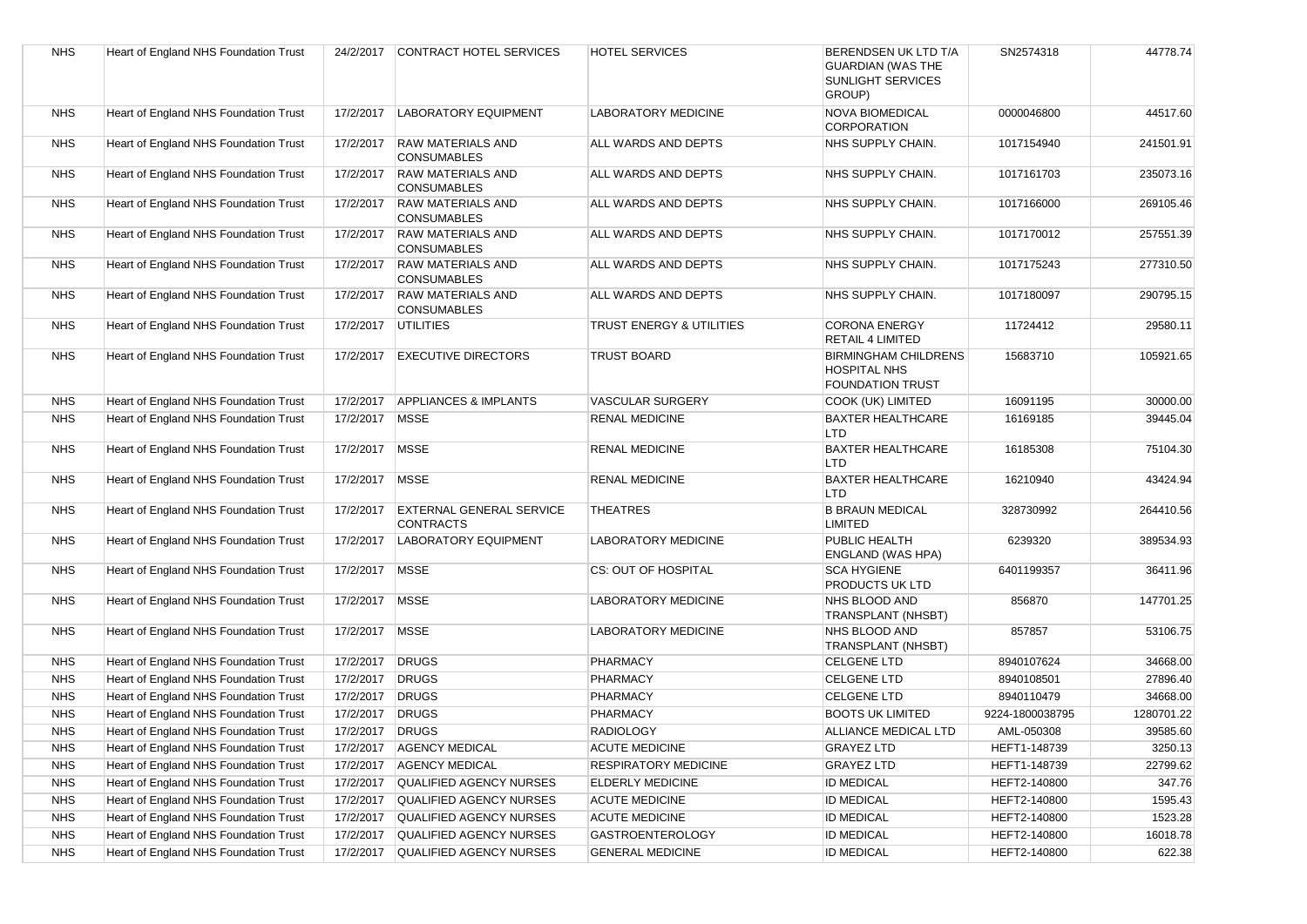| <b>NHS</b> | Heart of England NHS Foundation Trust | 17/2/2017 | QUALIFIED AGENCY NURSES        | <b>ELDERLY MEDICINE</b> | <b>ID MEDICAL</b>                            | HEFT2-140800 | 1152.60  |
|------------|---------------------------------------|-----------|--------------------------------|-------------------------|----------------------------------------------|--------------|----------|
| <b>NHS</b> | Heart of England NHS Foundation Trust | 17/2/2017 | <b>QUALIFIED AGENCY NURSES</b> | <b>DIABETES</b>         | <b>ID MEDICAL</b>                            | HEFT2-140800 | 3405.73  |
| <b>NHS</b> | Heart of England NHS Foundation Trust | 17/2/2017 | <b>QUALIFIED AGENCY NURSES</b> | <b>ELDERLY MEDICINE</b> | <b>ID MEDICAL</b>                            | HEFT2-140800 | 497.77   |
| <b>NHS</b> | Heart of England NHS Foundation Trust | 17/2/2017 | <b>QUALIFIED AGENCY NURSES</b> | <b>STROKE</b>           | <b>ID MEDICAL</b>                            | HEFT2-140800 | 11079.55 |
| <b>NHS</b> | Heart of England NHS Foundation Trust | 17/2/2017 | <b>QUALIFIED AGENCY NURSES</b> | <b>ELDERLY MEDICINE</b> | MEDICAL PROFESSIONAL<br>PERSONNEL LTD        | HEFT2-142420 | 216.42   |
| <b>NHS</b> | Heart of England NHS Foundation Trust | 17/2/2017 | QUALIFIED AGENCY NURSES        | <b>DIABETES</b>         | MEDICAL PROFESSIONAL<br>PERSONNEL LTD        | HEFT2-142420 | 1828.41  |
| <b>NHS</b> | Heart of England NHS Foundation Trust | 17/2/2017 | <b>QUALIFIED AGENCY NURSES</b> | <b>CARDIOLOGY</b>       | <b>MEDICAL PROFESSIONAL</b><br>PERSONNEL LTD | HEFT2-142420 | 216.44   |
| <b>NHS</b> | Heart of England NHS Foundation Trust | 17/2/2017 | <b>QUALIFIED AGENCY NURSES</b> | <b>ACUTE MEDICINE</b>   | <b>MEDICAL PROFESSIONAL</b><br>PERSONNEL LTD | HEFT2-142420 | 384.20   |
| <b>NHS</b> | Heart of England NHS Foundation Trust | 17/2/2017 | <b>QUALIFIED AGENCY NURSES</b> | <b>ENT</b>              | <b>MEDICAL PROFESSIONAL</b><br>PERSONNEL LTD | HEFT2-142420 | 384.20   |
| <b>NHS</b> | Heart of England NHS Foundation Trust | 17/2/2017 | QUALIFIED AGENCY NURSES        | <b>GYNAECOLOGY</b>      | MEDICAL PROFESSIONAL<br>PERSONNEL LTD        | HEFT2-142420 | 607.00   |
| <b>NHS</b> | Heart of England NHS Foundation Trust | 17/2/2017 | <b>QUALIFIED AGENCY NURSES</b> | <b>ELDERLY MEDICINE</b> | MEDICAL PROFESSIONAL<br>PERSONNEL LTD        | HEFT2-142420 | 673.62   |
| <b>NHS</b> | Heart of England NHS Foundation Trust | 17/2/2017 | QUALIFIED AGENCY NURSES        | <b>RENAL MEDICINE</b>   | MEDICAL PROFESSIONAL<br>PERSONNEL LTD        | HEFT2-142420 | 972.00   |
| <b>NHS</b> | Heart of England NHS Foundation Trust | 17/2/2017 | <b>QUALIFIED AGENCY NURSES</b> | <b>ELDERLY MEDICINE</b> | MEDICAL PROFESSIONAL<br>PERSONNEL LTD        | HEFT2-142420 | 1285.14  |
| <b>NHS</b> | Heart of England NHS Foundation Trust | 17/2/2017 | QUALIFIED AGENCY NURSES        | A & E                   | MEDICAL PROFESSIONAL<br>PERSONNEL LTD        | HEFT2-142420 | 1532.16  |
| <b>NHS</b> | Heart of England NHS Foundation Trust | 17/2/2017 | <b>QUALIFIED AGENCY NURSES</b> | <b>ACUTE MEDICINE</b>   | <b>MEDICAL PROFESSIONAL</b><br>PERSONNEL LTD | HEFT2-142420 | 4052.95  |
| <b>NHS</b> | Heart of England NHS Foundation Trust | 17/2/2017 | <b>QUALIFIED AGENCY NURSES</b> | <b>THORACIC SURGERY</b> | <b>MEDICAL PROFESSIONAL</b><br>PERSONNEL LTD | HEFT2-142420 | 4077.26  |
| <b>NHS</b> | Heart of England NHS Foundation Trust | 17/2/2017 | QUALIFIED AGENCY NURSES        | <b>ELDERLY MEDICINE</b> | MEDICAL PROFESSIONAL<br>PERSONNEL LTD        | HEFT2-142420 | 12396.94 |
| <b>NHS</b> | Heart of England NHS Foundation Trust | 17/2/2017 | <b>QUALIFIED AGENCY NURSES</b> | <b>DISCHARGE</b>        | MEDICAL PROFESSIONAL<br>PERSONNEL LTD        | HEFT2-142420 | 473.44   |
| <b>NHS</b> | Heart of England NHS Foundation Trust | 17/2/2017 | QUALIFIED AGENCY NURSES        | <b>ELDERLY MEDICINE</b> | MEDICAL PROFESSIONAL<br>PERSONNEL LTD        | HEFT2-142420 | 3873.03  |
| <b>NHS</b> | Heart of England NHS Foundation Trust | 17/2/2017 | <b>QUALIFIED AGENCY NURSES</b> | TRAUMA & ORTHOPAEDICS   | MEDICAL PROFESSIONAL<br>PERSONNEL LTD        | HEFT2-142420 | 216.44   |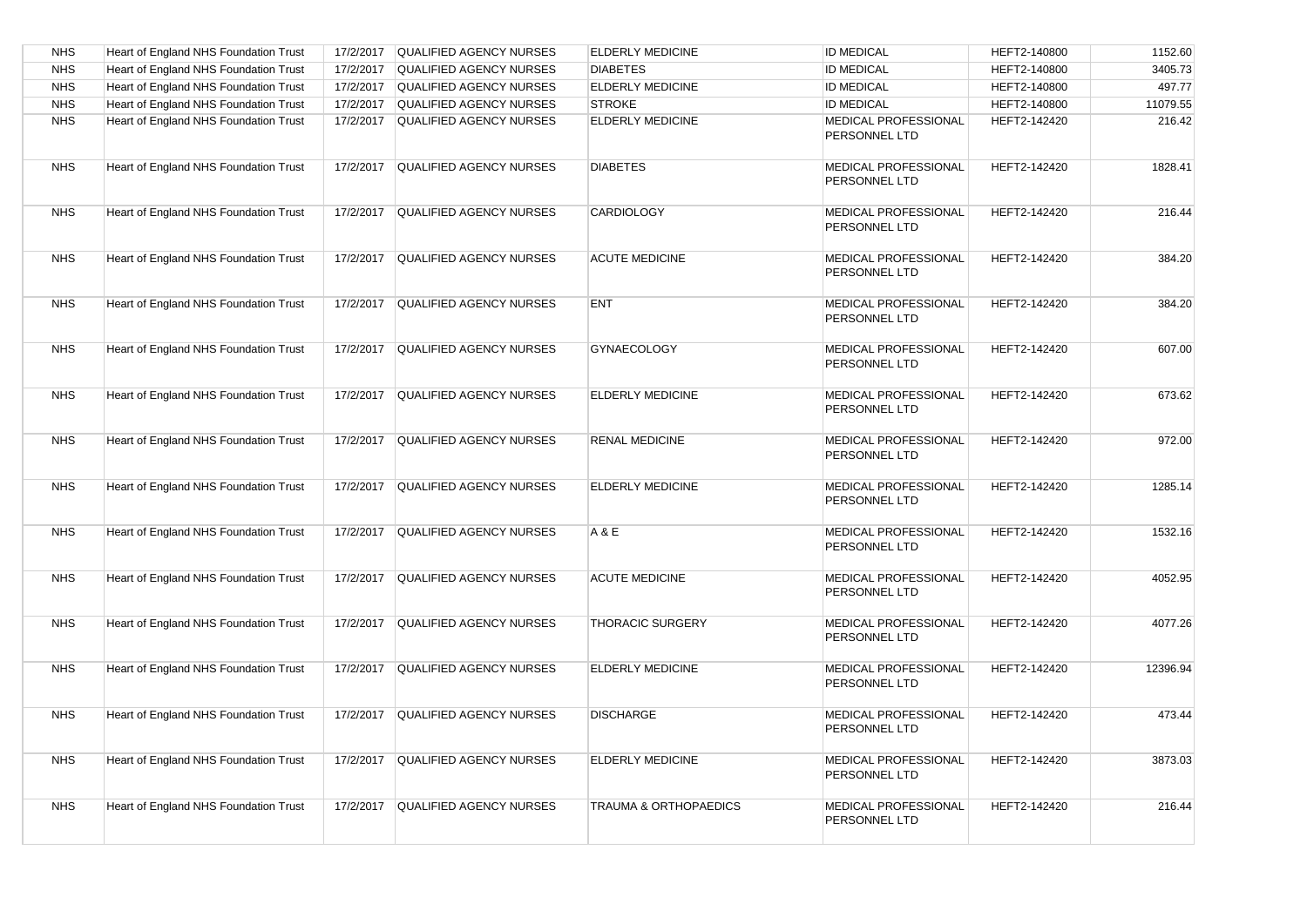| <b>NHS</b> | Heart of England NHS Foundation Trust |           | 17/2/2017 QUALIFIED AGENCY NURSES | <b>UROLOGY</b>                   | MEDICAL PROFESSIONAL<br>PERSONNEL LTD        | HEFT2-142420 | 384.20   |
|------------|---------------------------------------|-----------|-----------------------------------|----------------------------------|----------------------------------------------|--------------|----------|
| <b>NHS</b> | Heart of England NHS Foundation Trust | 17/2/2017 | QUALIFIED AGENCY NURSES           | <b>STROKE</b>                    | MEDICAL PROFESSIONAL<br>PERSONNEL LTD        | HEFT2-142420 | 457.20   |
| <b>NHS</b> | Heart of England NHS Foundation Trust |           | 17/2/2017 QUALIFIED AGENCY NURSES | <b>ELDERLY MEDICINE</b>          | MEDICAL PROFESSIONAL<br>PERSONNEL LTD        | HEFT2-142420 | 754.83   |
| <b>NHS</b> | Heart of England NHS Foundation Trust |           | 17/2/2017 QUALIFIED AGENCY NURSES | <b>DIABETES</b>                  | MEDICAL PROFESSIONAL<br>PERSONNEL LTD        | HEFT2-142420 | 1212.00  |
| <b>NHS</b> | Heart of England NHS Foundation Trust |           | 17/2/2017 QUALIFIED AGENCY NURSES | <b>GASTROENTEROLOGY</b>          | MEDICAL PROFESSIONAL<br>PERSONNEL LTD        | HEFT2-142420 | 5721.88  |
| <b>NHS</b> | Heart of England NHS Foundation Trust | 17/2/2017 | QUALIFIED AGENCY NURSES           | <b>GENERAL SURGERY</b>           | MEDICAL PROFESSIONAL<br>PERSONNEL LTD        | HEFT2-142420 | 2071.07  |
| <b>NHS</b> | Heart of England NHS Foundation Trust | 17/2/2017 | <b>QUALIFIED AGENCY NURSES</b>    | <b>ACUTE MEDICINE</b>            | MEDICAL PROFESSIONAL<br>PERSONNEL LTD        | HEFT2-142420 | 6075.36  |
| <b>NHS</b> | Heart of England NHS Foundation Trust | 17/2/2017 | QUALIFIED AGENCY NURSES           | CLIN HAEM / ONCOLOGY             | MEDICAL PROFESSIONAL<br>PERSONNEL LTD        | HEFT2-142420 | 432.86   |
| <b>NHS</b> | Heart of England NHS Foundation Trust | 17/2/2017 | <b>QUALIFIED AGENCY NURSES</b>    | <b>GYNAECOLOGY</b>               | <b>MEDICAL PROFESSIONAL</b><br>PERSONNEL LTD | HEFT2-142420 | 695.39   |
| <b>NHS</b> | Heart of England NHS Foundation Trust | 17/2/2017 | <b>QUALIFIED AGENCY NURSES</b>    | TRAUMA & ORTHOPAEDICS            | MEDICAL PROFESSIONAL<br>PERSONNEL LTD        | HEFT2-142420 | 1939.83  |
| <b>NHS</b> | Heart of England NHS Foundation Trust | 17/2/2017 | QUALIFIED AGENCY NURSES           | <b>GENERAL SURGERY</b>           | MEDICAL PROFESSIONAL<br>PERSONNEL LTD        | HEFT2-142420 | 384.20   |
| <b>NHS</b> | Heart of England NHS Foundation Trust |           | 17/2/2017 QUALIFIED AGENCY NURSES | <b>TRAUMA &amp; ORTHOPAEDICS</b> | MEDICAL PROFESSIONAL<br>PERSONNEL LTD        | HEFT2-142420 | 457.20   |
| <b>NHS</b> | Heart of England NHS Foundation Trust |           | 17/2/2017 QUALIFIED AGENCY NURSES | <b>RESPIRATORY MEDICINE</b>      | MEDICAL PROFESSIONAL<br>PERSONNEL LTD        | HEFT2-142420 | 5980.58  |
| <b>NHS</b> | Heart of England NHS Foundation Trust | 17/2/2017 | <b>QUALIFIED AGENCY NURSES</b>    | <b>DISCHARGE</b>                 | MEDICAL PROFESSIONAL<br>PERSONNEL LTD        | HEFT2-142420 | 483.96   |
| <b>NHS</b> | Heart of England NHS Foundation Trust | 17/2/2017 | QUALIFIED AGENCY NURSES           | <b>CARDIOLOGY</b>                | MEDICAL PROFESSIONAL<br>PERSONNEL LTD        | HEFT2-142420 | 1278.34  |
| <b>NHS</b> | Heart of England NHS Foundation Trust | 17/2/2017 | <b>QUALIFIED AGENCY NURSES</b>    | <b>RESPIRATORY MEDICINE</b>      | MEDICAL PROFESSIONAL<br>PERSONNEL LTD        | HEFT2-142420 | 1290.49  |
| <b>NHS</b> | Heart of England NHS Foundation Trust | 17/2/2017 | <b>QUALIFIED AGENCY NURSES</b>    | <b>GENERAL MEDICINE</b>          | MEDICAL PROFESSIONAL<br>PERSONNEL LTD        | HEFT2-142420 | 21464.87 |
| <b>NHS</b> | Heart of England NHS Foundation Trust | 17/2/2017 | <b>OTHER CREDITORS CURRENT</b>    | <b>BALANCE SHEET</b>             | CHILDCARE VOUCHERS<br><b>LTD</b>             | IN143282211  | 75244.38 |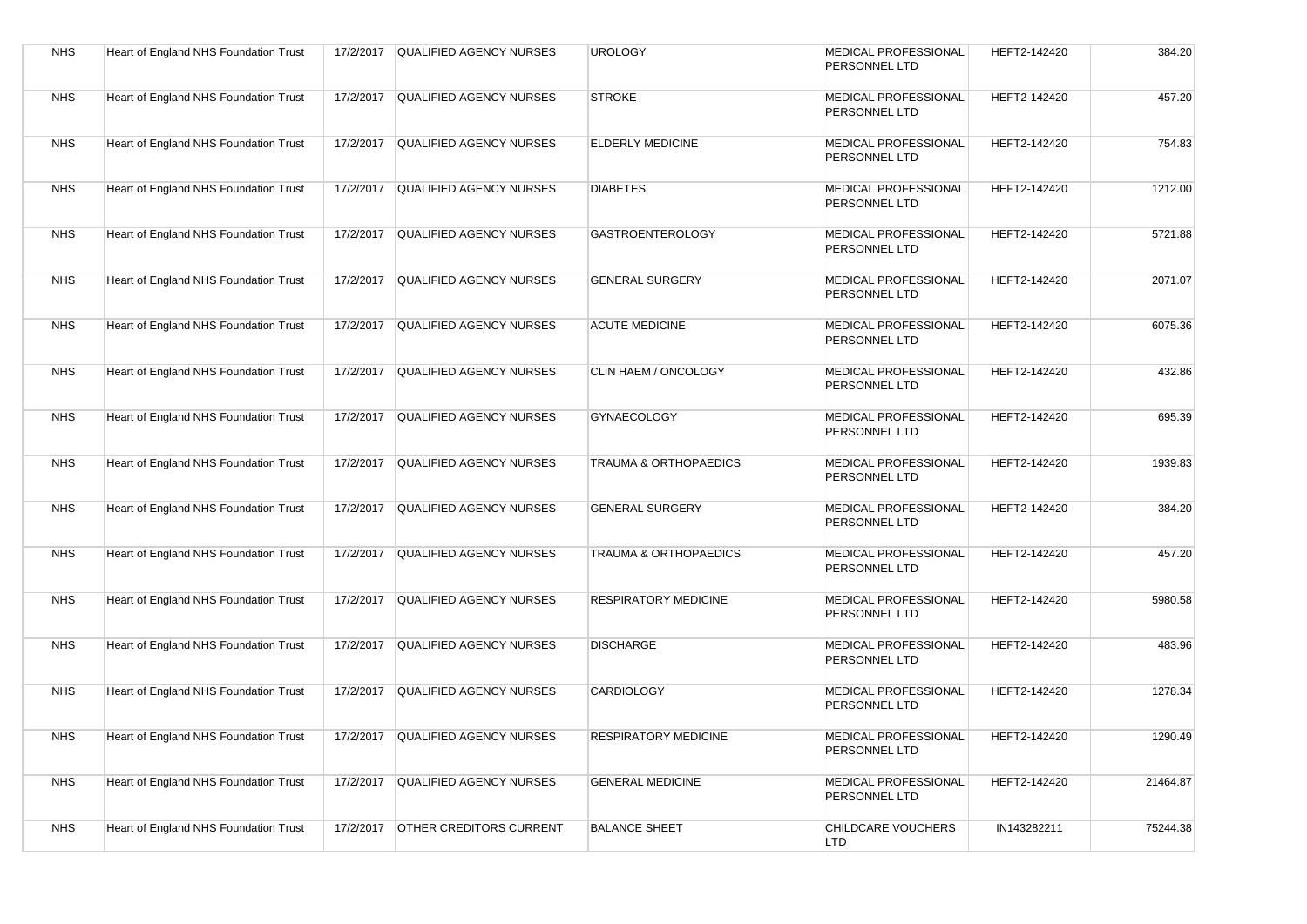| <b>NHS</b> | Heart of England NHS Foundation Trust | 17/2/2017       | PURCHASE OF HEALTHCARE<br><b>SERVICES NHS</b>          | <b>OBSTETRICS</b>                   | <b>BIRMINGHAM WOMENS</b><br>NHS FOUNDATION<br><b>TRUST</b>                      | OP/I145899                  | 203217.97  |
|------------|---------------------------------------|-----------------|--------------------------------------------------------|-------------------------------------|---------------------------------------------------------------------------------|-----------------------------|------------|
| <b>NHS</b> | Heart of England NHS Foundation Trust | 17/2/2017       | <b>EXECUTIVE DIRECTORS</b>                             | <b>TRUST BOARD</b>                  | UNIVERSITY HOSPITAL<br><b>BIRMINGHAM NHS</b><br><b>FOUNDATION TRUST</b>         | OP/T017675                  | 111182.00  |
| <b>NHS</b> | Heart of England NHS Foundation Trust | 17/2/2017       | <b>EXECUTIVE DIRECTORS</b>                             | <b>TRUST BOARD</b>                  | UNIVERSITY HOSPITAL<br><b>BIRMINGHAM NHS</b><br><b>FOUNDATION TRUST</b>         | OP/T021662                  | 139837.00  |
| <b>NHS</b> | Heart of England NHS Foundation Trust | 17/2/2017       | <b>EXECUTIVE DIRECTORS</b>                             | <b>TRUST BOARD</b>                  | UNIVERSITY HOSPITAL<br><b>BIRMINGHAM NHS</b><br><b>FOUNDATION TRUST</b>         | OP/T031040                  | 119387.00  |
| <b>NHS</b> | Heart of England NHS Foundation Trust | 17/2/2017       | PURCHASE OF HEALTHCARE<br><b>SERVICES NHS</b>          | A & E                               | <b>WEST MIDLANDS</b><br>AMBULANCE SERVICE<br><b>NHS TRUST</b>                   | PAYMENT ON<br>ACCOUNT170217 | 216000.00  |
| <b>NHS</b> | Heart of England NHS Foundation Trust | 17/2/2017       | CONTRACT HOTEL SERVICES                                | <b>HOTEL SERVICES</b>               | BERENDSEN UK LTD T/A<br><b>GUARDIAN (WAS THE</b><br>SUNLIGHT SERVICES<br>GROUP) | SN2575043                   | 165118.86  |
| <b>NHS</b> | Heart of England NHS Foundation Trust | 16/2/2017       | <b>OTHER CREDITORS CURRENT</b>                         | <b>BALANCE SHEET</b>                | HM REVENUE AND<br><b>CUSTOMS -</b><br><b>CUMBERNAULD</b>                        | 068PD000020231710           | 8862272.69 |
| <b>NHS</b> | Heart of England NHS Foundation Trust | 10/2/2017       | <b>UTILITIES</b>                                       | <b>TRUST ENERGY &amp; UTILITIES</b> | <b>CORONA ENERGY</b><br>RETAIL 4 LIMITED                                        | 11724427                    | 97059.50   |
| <b>NHS</b> | Heart of England NHS Foundation Trust | 10/2/2017       | <b>DRUGS</b>                                           | PHARMACY                            | ROCHE PRODUCTS LTD<br>(PHARMACEUTICALS)                                         | 1321911531                  | 38365.54   |
| <b>NHS</b> | Heart of England NHS Foundation Trust | 10/2/2017       | <b>DRUGS</b>                                           | PHARMACY                            | ROCHE PRODUCTS LTD<br>(PHARMACEUTICALS)                                         | 1321913659                  | 25599.78   |
| <b>NHS</b> | Heart of England NHS Foundation Trust | 10/2/2017       | <b>MSSE</b>                                            | RENAL MEDICINE                      | <b>BAXTER HEALTHCARE</b><br>LTD                                                 | 16164503                    | 75869.10   |
| <b>NHS</b> | Heart of England NHS Foundation Trust | 10/2/2017       | <b>MSSE</b>                                            | <b>GYNAECOLOGY</b>                  | <b>HOLOGIC UK LTD</b><br>(FORMERLY CYTYC UK<br>LTD)                             | 1763064                     | 35880.00   |
| <b>NHS</b> | Heart of England NHS Foundation Trust | 10/2/2017       | <b>EXTERNAL GENERAL SERVICE</b><br><b>CONTRACTS</b>    | <b>THEATRES</b>                     | <b>B BRAUN MEDICAL</b><br>LIMITED                                               | 328730931                   | 279073.37  |
| <b>NHS</b> | Heart of England NHS Foundation Trust | 10/2/2017       | <b>DRUGS</b>                                           | <b>PHARMACY</b>                     | <b>GRIFOLS UK LTD</b>                                                           | 5816006453                  | 25200.00   |
| <b>NHS</b> | Heart of England NHS Foundation Trust | 10/2/2017       | <b>OTHER GENERAL SUPPLIES &amp;</b><br><b>SERVICES</b> | <b>RESPIRATORY MEDICINE</b>         | SYNLAB CLINICAL TRIAL<br><b>LTD</b>                                             | 78                          | 39710.19   |
| <b>NHS</b> | Heart of England NHS Foundation Trust | 10/2/2017       | <b>EXTERNAL CONSULTANCY</b>                            | <b>FACILITIES MANAGEMENT</b>        | CHRYSALIX09 LTD                                                                 | 82/54/16/EBME               | 44100.00   |
| <b>NHS</b> | Heart of England NHS Foundation Trust | 10/2/2017       | <b>PRINTING STATIONERY &amp;</b><br><b>POSTAGE</b>     | <b>FINANCE</b>                      | <b>GENESIS AUTOMATION</b><br>UK LTD                                             | 86                          | 192000.00  |
| <b>NHS</b> | Heart of England NHS Foundation Trust | 10/2/2017       | <b>DRUGS</b>                                           | PHARMACY                            | <b>NOVARTIS</b><br>PHARMACEUTICALS UK<br>LTD                                    | 91736400                    | 27575.28   |
| <b>NHS</b> | Heart of England NHS Foundation Trust | 10/2/2017 DRUGS |                                                        | PHARMACY                            | <b>NOVARTIS</b><br>PHARMACEUTICALS UK<br><b>LTD</b>                             | 91742697                    | 53513.16   |
| <b>NHS</b> | Heart of England NHS Foundation Trust | 10/2/2017       | <b>DRUGS</b>                                           | <b>PHARMACY</b>                     | <b>BOOTS UK LIMITED</b>                                                         | 9224-1800038796             | 58086.72   |
| <b>NHS</b> | Heart of England NHS Foundation Trust | 10/2/2017       | <b>DRUGS</b>                                           | <b>RADIOLOGY</b>                    | ALLIANCE MEDICAL LTD                                                            | AML044073                   | 41040.00   |
| <b>NHS</b> | Heart of England NHS Foundation Trust | 10/2/2017       | <b>DRUGS</b>                                           | <b>RADIOLOGY</b>                    | ALLIANCE MEDICAL LTD                                                            | AML-046876                  | 57315.60   |
| <b>NHS</b> | Heart of England NHS Foundation Trust | 10/2/2017       | <b>DRUGS</b>                                           | <b>RADIOLOGY</b>                    | ALLIANCE MEDICAL LTD                                                            | AML-048018                  | 3269.52    |
| <b>NHS</b> | Heart of England NHS Foundation Trust | 10/2/2017       | <b>RADIOLOGY</b>                                       | <b>RADIOLOGY</b>                    | ALLIANCE MEDICAL LTD                                                            | AML-048018                  | 45446.65   |
| <b>NHS</b> | Heart of England NHS Foundation Trust | 10/2/2017       | RADIOLOGY                                              | <b>RADIOLOGY</b>                    | ALLIANCE MEDICAL LTD                                                            | AML-048018                  | 6539.03    |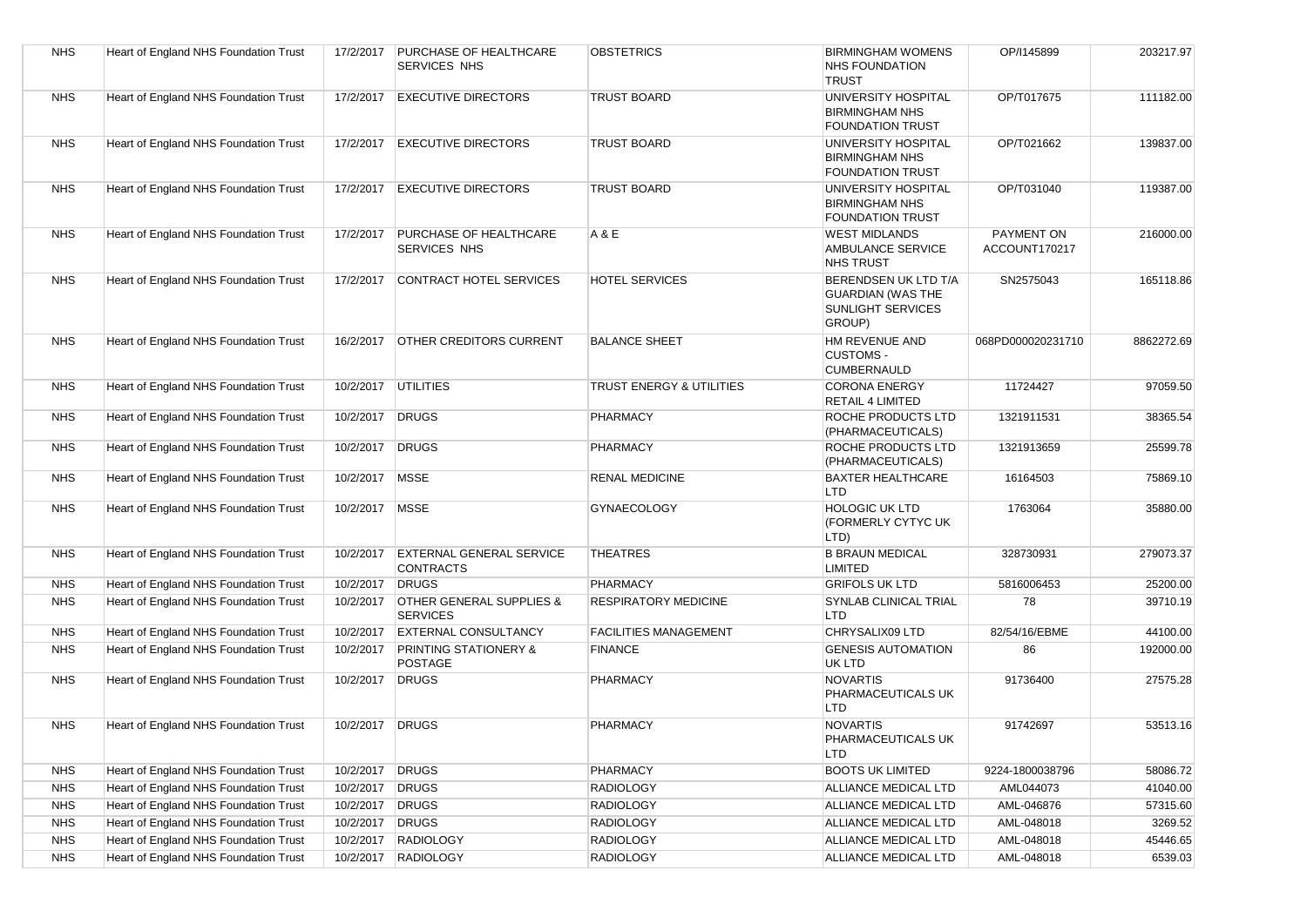| <b>NHS</b> | Heart of England NHS Foundation Trust |           | 10/2/2017   LABORATORY EQUIPMENT                     | <b>GASTROENTEROLOGY</b>     | <b>KEYMED MEDICAL AND</b><br>INDUSTRIAL EQUIPMENT<br>LTD T/A OLYMPUS<br><b>KEYMED</b> | CD2259856                   | 38508.16  |
|------------|---------------------------------------|-----------|------------------------------------------------------|-----------------------------|---------------------------------------------------------------------------------------|-----------------------------|-----------|
| <b>NHS</b> | Heart of England NHS Foundation Trust | 10/2/2017 | <b>AGENCY MEDICAL</b>                                | <b>ACUTE MEDICINE</b>       | <b>LAMICE LTD</b>                                                                     | HEFT1-147100                | 26949.77  |
| <b>NHS</b> | Heart of England NHS Foundation Trust | 10/2/2017 | <b>QUALIFIED AGENCY NURSES</b>                       | <b>GENERAL SURGERY</b>      | <b>MANORBASE LTD</b><br><b>TRADING AS FIRSTPOINT</b><br><b>HEALTHCARE</b>             | HEFT2-139339                | 196.56    |
| <b>NHS</b> | Heart of England NHS Foundation Trust | 10/2/2017 | QUALIFIED AGENCY NURSES                              | <b>THEATRES</b>             | <b>MANORBASE LTD</b><br><b>TRADING AS FIRSTPOINT</b><br><b>HEALTHCARE</b>             | HEFT2-139339                | 11407.81  |
| <b>NHS</b> | Heart of England NHS Foundation Trust | 10/2/2017 | <b>QUALIFIED AGENCY NURSES</b>                       | <b>RESPIRATORY MEDICINE</b> | <b>MANORBASE LTD</b><br><b>TRADING AS FIRSTPOINT</b><br><b>HEALTHCARE</b>             | HEFT2-139339                | 404.47    |
| <b>NHS</b> | Heart of England NHS Foundation Trust | 10/2/2017 | <b>QUALIFIED AGENCY NURSES</b>                       | CRITICAL CARE               | <b>MANORBASE LTD</b><br><b>TRADING AS FIRSTPOINT</b><br><b>HEALTHCARE</b>             | HEFT2-139339                | 563.40    |
| <b>NHS</b> | Heart of England NHS Foundation Trust | 10/2/2017 | <b>QUALIFIED AGENCY NURSES</b>                       | <b>THEATRES</b>             | <b>MANORBASE LTD</b><br><b>TRADING AS FIRSTPOINT</b><br><b>HEALTHCARE</b>             | HEFT2-139339                | 647.54    |
| <b>NHS</b> | Heart of England NHS Foundation Trust | 10/2/2017 | <b>QUALIFIED AGENCY NURSES</b>                       | <b>RESPIRATORY MEDICINE</b> | <b>MANORBASE LTD</b><br><b>TRADING AS FIRSTPOINT</b><br><b>HEALTHCARE</b>             | HEFT2-139339                | 1806.00   |
| <b>NHS</b> | Heart of England NHS Foundation Trust | 10/2/2017 | <b>QUALIFIED AGENCY NURSES</b>                       | <b>THEATRES</b>             | <b>MANORBASE LTD</b><br><b>TRADING AS FIRSTPOINT</b><br><b>HEALTHCARE</b>             | HEFT2-139339                | 2643.14   |
| <b>NHS</b> | Heart of England NHS Foundation Trust | 10/2/2017 | <b>QUALIFIED AGENCY NURSES</b>                       | <b>ACUTE MEDICINE</b>       | <b>MANORBASE LTD</b><br><b>TRADING AS FIRSTPOINT</b><br><b>HEALTHCARE</b>             | HEFT2-139339                | 1451.10   |
| <b>NHS</b> | Heart of England NHS Foundation Trust | 10/2/2017 | <b>QUALIFIED AGENCY NURSES</b>                       | <b>THEATRES</b>             | <b>MANORBASE LTD</b><br><b>TRADING AS FIRSTPOINT</b><br><b>HEALTHCARE</b>             | HEFT2-139339                | 3986.10   |
| <b>NHS</b> | Heart of England NHS Foundation Trust | 10/2/2017 | QUALIFIED AGENCY NURSES                              | <b>THEATRES</b>             | <b>MANORBASE LTD</b><br><b>TRADING AS FIRSTPOINT</b><br><b>HEALTHCARE</b>             | HEFT2-139339                | 13617.76  |
| <b>NHS</b> | Heart of England NHS Foundation Trust | 10/2/2017 | <b>PURCHASE OF HEALTHCARE</b><br><b>SERVICES NHS</b> | A & E                       | <b>WEST MIDLANDS</b><br><b>AMBULANCE SERVICE</b><br><b>NHS TRUST</b>                  | PAYMENT ON<br>ACCOUNT100217 | 429000.00 |
| <b>NHS</b> | Heart of England NHS Foundation Trust | 10/2/2017 | <b>DRUGS</b>                                         | <b>PHARMACY</b>             | ALLOGA UK LTD (WAS<br>UNIDRUG)                                                        | SIN101841304                | 30000.00  |
| <b>NHS</b> | Heart of England NHS Foundation Trust | 10/2/2017 | CONTRACT HOTEL SERVICES                              | HOTEL SERVICES              | BERENDSEN UK LTD T/A<br><b>GUARDIAN (WAS THE</b><br>SUNLIGHT SERVICES<br>GROUP)       | SN2508748                   | 49733.78  |
| <b>NHS</b> | Heart of England NHS Foundation Trust | 8/2/2017  | <b>PURCHASE OF HEALTHCARE</b><br><b>SERVICES NHS</b> | A & E                       | <b>XAVIER HEALTHCARE</b><br><b>LTD</b>                                                | 312                         | 53761.06  |
| <b>NHS</b> | Heart of England NHS Foundation Trust | 8/2/2017  | PURCHASE OF HEALTHCARE<br>SERVICES NHS               | A & E                       | <b>XAVIER HEALTHCARE</b><br><b>LTD</b>                                                | 313                         | 62685.00  |
| <b>NHS</b> | Heart of England NHS Foundation Trust | 3/2/2017  | <b>UTILITIES</b>                                     | TRUST ENERGY & UTILITIES    | <b>EDF ENERGY</b><br><b>CUSTOMERS PLC (WAS</b><br><b>LONDON ENERGY)</b>               | 000002374084                | 74657.48  |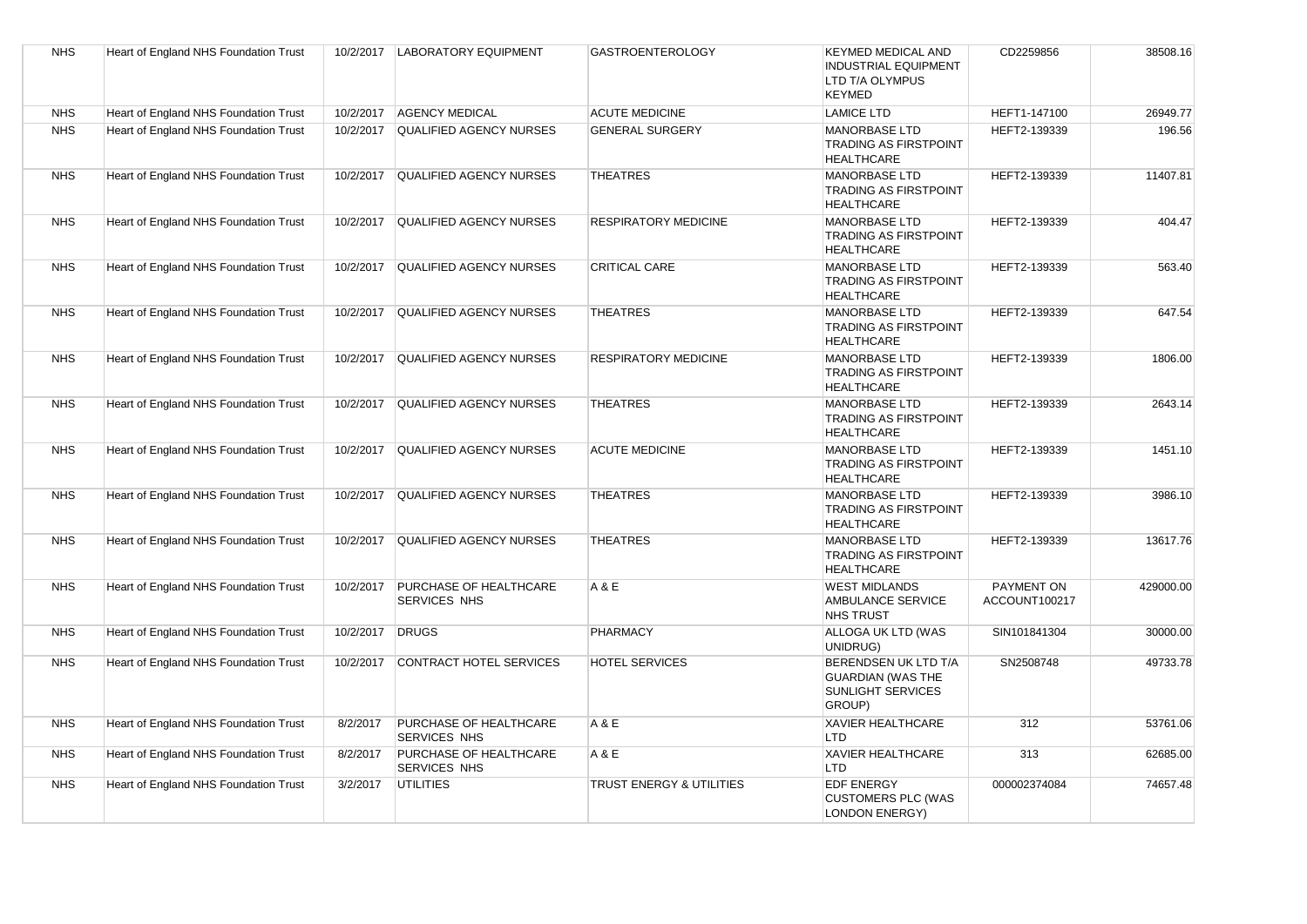| <b>NHS</b> | Heart of England NHS Foundation Trust | 3/2/2017 | <b>PURCHASE OF HEALTHCARE</b><br><b>SERVICES NHS</b>                | <b>EMERGENCY CARE MANAGEMENT</b>    | <b>BIRMINGHAM AND</b><br><b>SOLIHULL MENTAL</b><br><b>HEALTH NHS</b><br><b>FOUNDATION TRUST</b> | 0000031473     | 113322.42 |
|------------|---------------------------------------|----------|---------------------------------------------------------------------|-------------------------------------|-------------------------------------------------------------------------------------------------|----------------|-----------|
| <b>NHS</b> | Heart of England NHS Foundation Trust | 3/2/2017 | PURCHASE OF HEALTHCARE<br><b>SERVICES NHS</b>                       | <b>EMERGENCY CARE MANAGEMENT</b>    | <b>BIRMINGHAM AND</b><br><b>SOLIHULL MENTAL</b><br><b>HEALTH NHS</b><br><b>FOUNDATION TRUST</b> | 0000031661     | 113322.42 |
| <b>NHS</b> | Heart of England NHS Foundation Trust | 3/2/2017 | PURCHASE OF HEALTHCARE<br>SERVICES NHS                              | <b>EMERGENCY CARE MANAGEMENT</b>    | <b>BIRMINGHAM AND</b><br><b>SOLIHULL MENTAL</b><br><b>HEALTH NHS</b><br><b>FOUNDATION TRUST</b> | 0000031809     | 113322.42 |
| <b>NHS</b> | Heart of England NHS Foundation Trust | 3/2/2017 | PURCHASE OF HEALTHCARE<br>SERVICES NHS                              | <b>EMERGENCY CARE MANAGEMENT</b>    | <b>BIRMINGHAM AND</b><br><b>SOLIHULL MENTAL</b><br><b>HEALTH NHS</b><br><b>FOUNDATION TRUST</b> | 0000031987     | 93420.67  |
| <b>NHS</b> | Heart of England NHS Foundation Trust | 3/2/2017 | <b>PROPERTY PLANT AND</b><br><b>EQUIPMENT</b>                       | <b>CAPITAL</b>                      | <b>E MANTON LIMITED</b>                                                                         | 10547          | 114474.00 |
| <b>NHS</b> | Heart of England NHS Foundation Trust | 3/2/2017 | <b>UTILITIES</b>                                                    | TRUST ENERGY & UTILITIES            | <b>CORONA ENERGY</b><br><b>RETAIL 4 LIMITED</b>                                                 | 11724320       | 29575.45  |
| <b>NHS</b> | Heart of England NHS Foundation Trust | 3/2/2017 | <b>UTILITIES</b>                                                    | <b>TRUST ENERGY &amp; UTILITIES</b> | <b>CORONA ENERGY</b><br><b>RETAIL 4 LIMITED</b>                                                 | 11724341       | 89942.09  |
| <b>NHS</b> | Heart of England NHS Foundation Trust | 3/2/2017 | <b>FURNITURE OFFICE &amp; COMPUTER THEATRES</b><br><b>EQUIPMENT</b> |                                     | <b>GE MEDICAL SYSTEMS</b><br><b>LTD</b>                                                         | 131/0433PB     | 79734.22  |
| <b>NHS</b> | Heart of England NHS Foundation Trust | 3/2/2017 | PROPERTY PLANT AND<br><b>EQUIPMENT</b>                              | <b>CAPITAL</b>                      | MITIE TECHNICAL<br><b>FACILITIES</b><br><b>MANAGEMENT LTD</b>                                   | 211109144      | 148722.71 |
| <b>NHS</b> | Heart of England NHS Foundation Trust | 3/2/2017 | PURCHASE OF HEALTH CARE<br><b>SERVICES</b>                          | <b>DISCHARGE</b>                    | <b>SEVACARE UK LTD</b>                                                                          | 301016B        | 32670.00  |
| <b>NHS</b> | Heart of England NHS Foundation Trust | 3/2/2017 | <b>EXTERNAL GENERAL SERVICE</b><br><b>CONTRACTS</b>                 | <b>FINANCE</b>                      | THE DANWOOD GROUP<br><b>LIMITED</b>                                                             | 4164818        | 441996.00 |
| <b>NHS</b> | Heart of England NHS Foundation Trust | 3/2/2017 | PROPERTY PLANT AND<br><b>EQUIPMENT</b>                              | <b>CAPITAL</b>                      | <b>BIRMINGHAM AIR</b><br><b>CONDITIONING</b>                                                    | 5186           | 39457.20  |
| <b>NHS</b> | Heart of England NHS Foundation Trust | 3/2/2017 | <b>FURNITURE OFFICE &amp; COMPUTER ICT</b><br><b>EQUIPMENT</b>      |                                     | <b>CSC COMPUTER</b><br><b>SCIENCES</b><br><b>CORPORATION</b>                                    | 5278006454     | 50890.64  |
| <b>NHS</b> | Heart of England NHS Foundation Trust | 3/2/2017 | CONTRACT HOTEL SERVICES                                             | <b>HOTEL SERVICES</b>               | <b>G4S FACILITIES</b><br>MANAGEMENT (UK) LTD                                                    | 90163356       | 140246.72 |
| <b>NHS</b> | Heart of England NHS Foundation Trust | 3/2/2017 | <b>MSSE</b>                                                         | <b>SURGERY MANAGEMENT</b>           | DE LAGE LANDEN<br><b>LEASING LTD</b>                                                            | 95611600003922 | 34342.37  |
| <b>NHS</b> | Heart of England NHS Foundation Trust | 3/2/2017 | <b>AGENCY MEDICAL</b>                                               | <b>ELDERLY MEDICINE</b>             | <b>SUTTON COLDFIELD</b><br><b>MEDICAL SERVICES LTD</b>                                          | HEFT1-145308   | 29848.81  |
| <b>NHS</b> | Heart of England NHS Foundation Trust | 3/2/2017 | <b>QUALIFIED AGENCY NURSES</b>                                      | <b>THEATRES</b>                     | <b>MANORBASE LTD</b><br><b>TRADING AS FIRSTPOINT</b><br><b>HEALTHCARE</b>                       | HEFT2-138082   | 381.90    |
| <b>NHS</b> | Heart of England NHS Foundation Trust |          | 3/2/2017   QUALIFIED AGENCY NURSES                                  | <b>GENERAL MEDICINE</b>             | <b>MANORBASE LTD</b><br><b>TRADING AS FIRSTPOINT</b><br><b>HEALTHCARE</b>                       | HEFT2-138082   | 412.50    |
| <b>NHS</b> | Heart of England NHS Foundation Trust | 3/2/2017 | QUALIFIED AGENCY NURSES                                             | <b>THEATRES</b>                     | <b>MANORBASE LTD</b><br><b>TRADING AS FIRSTPOINT</b><br><b>HEALTHCARE</b>                       | HEFT2-138082   | 10253.70  |
| <b>NHS</b> | Heart of England NHS Foundation Trust | 3/2/2017 | <b>QUALIFIED AGENCY NURSES</b>                                      | <b>GASTROENTEROLOGY</b>             | <b>MANORBASE LTD</b><br><b>TRADING AS FIRSTPOINT</b><br><b>HEALTHCARE</b>                       | HEFT2-138082   | 226.80    |